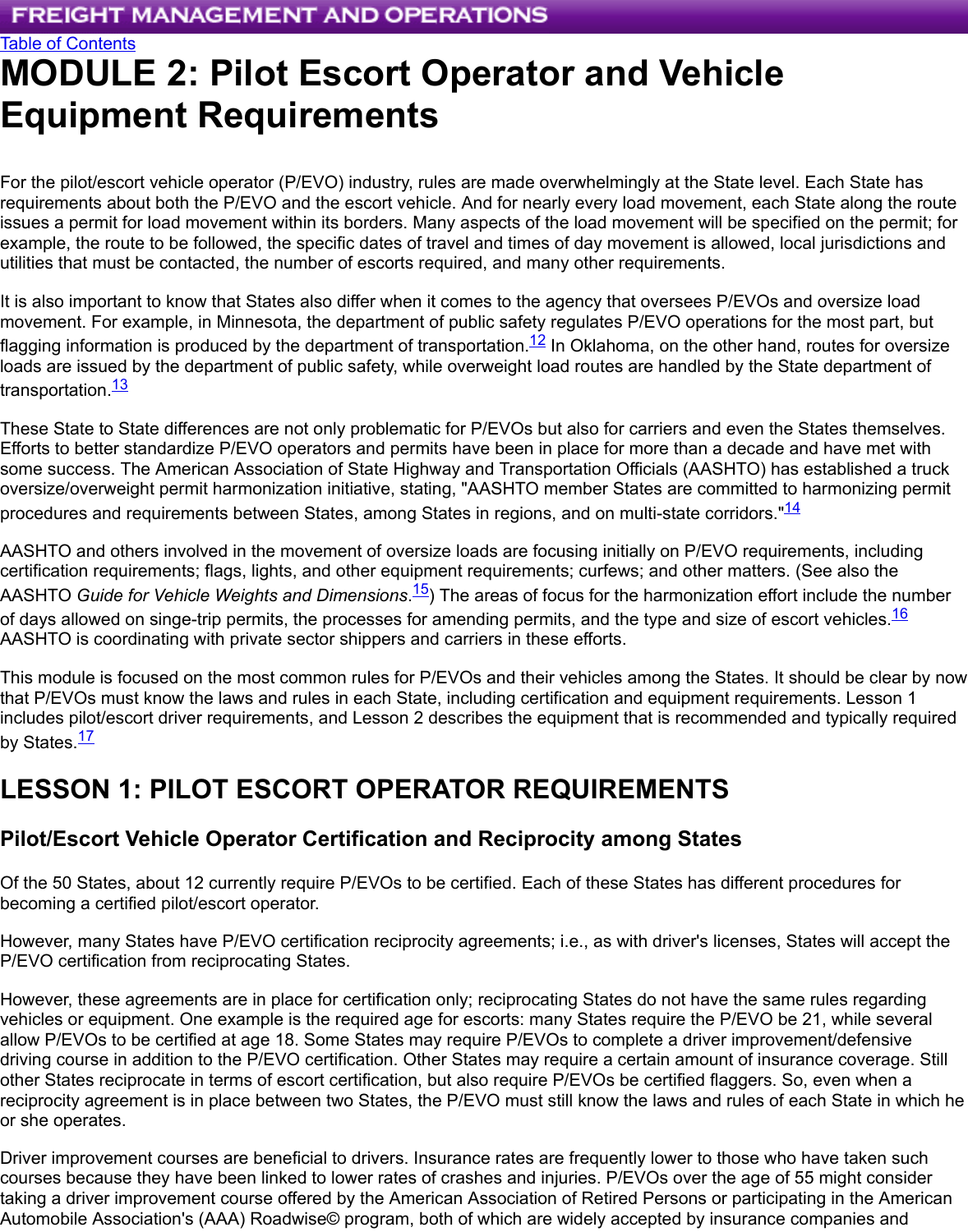#### **General Skills**

A successful P/EVO has excellent communication skills and is engaged and curious about all aspects of lo P/EVOs should have a professional appearance and manner, although they are prohibited from displaying emblem, or uniform of color or design that may be mistaken for a law enforcement badge, emblem, or uniform

P/EVOs should be physically fit, mentally alert, and well rested before beginning any trip. Adequate hearing physical mobility are especially important for safe traffic control operations.

#### **Other Useful Credentials for Pilot/Escort Vehicle Operators**

*Transportation Worker Identification Credential (TWIC) Cards.* TWIC cards have been required since 2009 entering a secure area of a maritime port. Without a TWIC card, the person must be accompanied at all tim who does have the card. For work around ports, TWIC is important. $\frac{19}{19}$ 

Cardio-Pulmonary Resuscitation (CPR) and First Aid. As a matter of general safety, and regardless of profe should have recurrent first aid and CPR training. Given the remote locations encountered during load move the prevalence of heart attack, the more people who are competent in first aid and CPR procedures, the be should have CPR equipment, including barrier devices and/or a rescue mask, on board.

*Defensive Driving.* Many major insurance companies offer discounts to drivers who participate in a 6- to 8-l course (not online), and who repeat the course every 3 years. In ad[dit](#page-6-5)ion, some States are now requiring P current defensive driving certificate to operate. Whether required by law or not, the benefits of lower insura the importance of learning about and hearing reminders of safe driving practices is a good investment of tir an efficient way to mitigate risk.

#### **TEST YOUR KNOWLEDGE**

- <span id="page-1-1"></span><span id="page-1-0"></span>1. What determines the route to be followed and the dates and times of tra
- 2. How old must P/EVOs be?
- 3. Certification typically lasts how long?
- 4. When is it appropriate for a P/EVO to wear or display uniforms, emblems vehicle decals that resemble those of a law enforcement officer?
- 5. What is a TWIC card?

# **LESSON 2: ESCORT VEHICLE EQUIPMENT REQUIREMENTS**

The P/EVO performs critical tasks during every phase of oversize load movement. In order to perform thes vehicle types are recommended and specialized equipment is required. States vary in the vehicle requirem equipment required for P/EVOs. This lesson provides information about the most common equipment requ other aspects of the job, P/EVOs are responsible for knowing the equipment that is required by every State operate.<sup>20</sup>

<span id="page-1-2"></span>There are no consistent rules about the types of vehicles that are to be used as escort vehicles. In many States cars weighing at least 2,000 pounds or pickup trucks rated at least  $\%$  ton capacity are minimum, but no ma specified. Other States focus on visibility, requiring escort vehicles that enable the driver to see 360 degree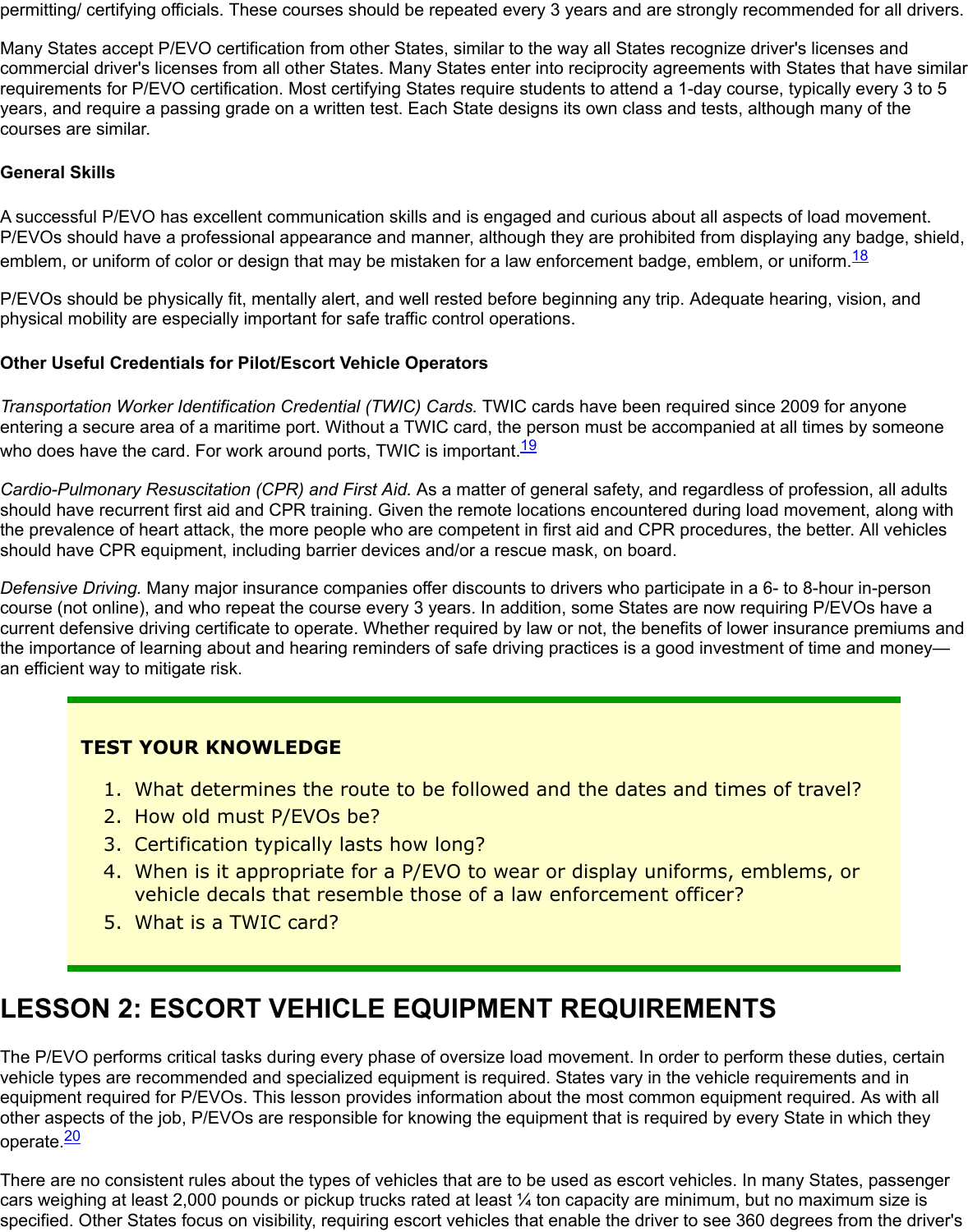- Warning lights.
- Full-size spare tire and tools for changing.
- Fire extinguisher.
- Mirrors.
- Hardhats & safety vests.
- STOP/SLOW paddle.
- Cones and reflectors.
- Flashlight and cone.
- First aid kit.
- Spare parts/fluids.
- Measuring pole.
- Radio.

**Signs**.<sup>21</sup> Several signs are typically required by the States. The first is the Oversize Load sign. All States re Load signs for not only the escort vehicle but also the load vehicle, and these signs are to be the same color yellow background. However, where the sign must be displayed and the size of the sign and letters vary. M for the sign to be mounted on top of the escort vehicle, and this is recommended placement because the sign is when on top of the vehicle, and a longer term consideration is that a great deal of modern electronics techr the bumpers of vehicles (both load vehicles and escort vehicles), including crash avoidance systems. P/EV size the sign must be for each State; it is recommended the P/EVO obtain the largest sign required by the States P/EVO operates.

### <span id="page-2-0"></span>**Looking Ahead**

The trend is for the Oversize Load sign to be on top of the escort vehicle. Using this method, visibility is imp users, and safety technologies, including crash-prevention devices, are installed in the vehicle bumpers of and passenger vehicles used by P/EVOs.

In addition to the Oversize Load sign, signs on both sides of the escort vehicle are also required by many S signs typically require, at a minimum, the name of the P/EVO and/or the company name, and the city and State in P/EVO is based. Other States also require a telephone number, and States typically allow a company logo Requirements about the size of these signs, colors, and other requirements vary from State to State. These typically have to be removed or covered when the P/EVO is not escorting a load; these signs both act as a identifying a P/EVO and promote the P/EVO's business.

As with other equipment mentioned here, it is the responsibility of P/EVOs to meet the standards of each S case that if the Oversize Load sign properly displayed on the escort vehicle is bigger than a given State require problem so long as the sign does not extend beyond the width of the vehicle. Therefore, P/EVOs should fir requirement for each State in which they intend to work and make the Oversize Load sign conform to the S biggest size requirement. It is also important to have Oversize Load signs that are retroreflective for nighttii

Flags.<sup>22</sup> Many States require warning flags be displayed on the escort vehicle. That is where the similarity Some States require two flags, while others require four. Some States require the flags to be 12 inches by others require they be 18 inches by 18 inches. Further, where the flags are to be placed on the vehicle also States require the flags be mounted from the top of the cab, while others require flags at the vehicle extrem

<span id="page-2-1"></span>It is frequently the case that if P/EVOs meet a higher standard in one State, there are no problems in State lower standard. For example, if a State requires 12-inch flags but the P/EVO uses 18-inch flags, this is typi among States requiring smaller ones.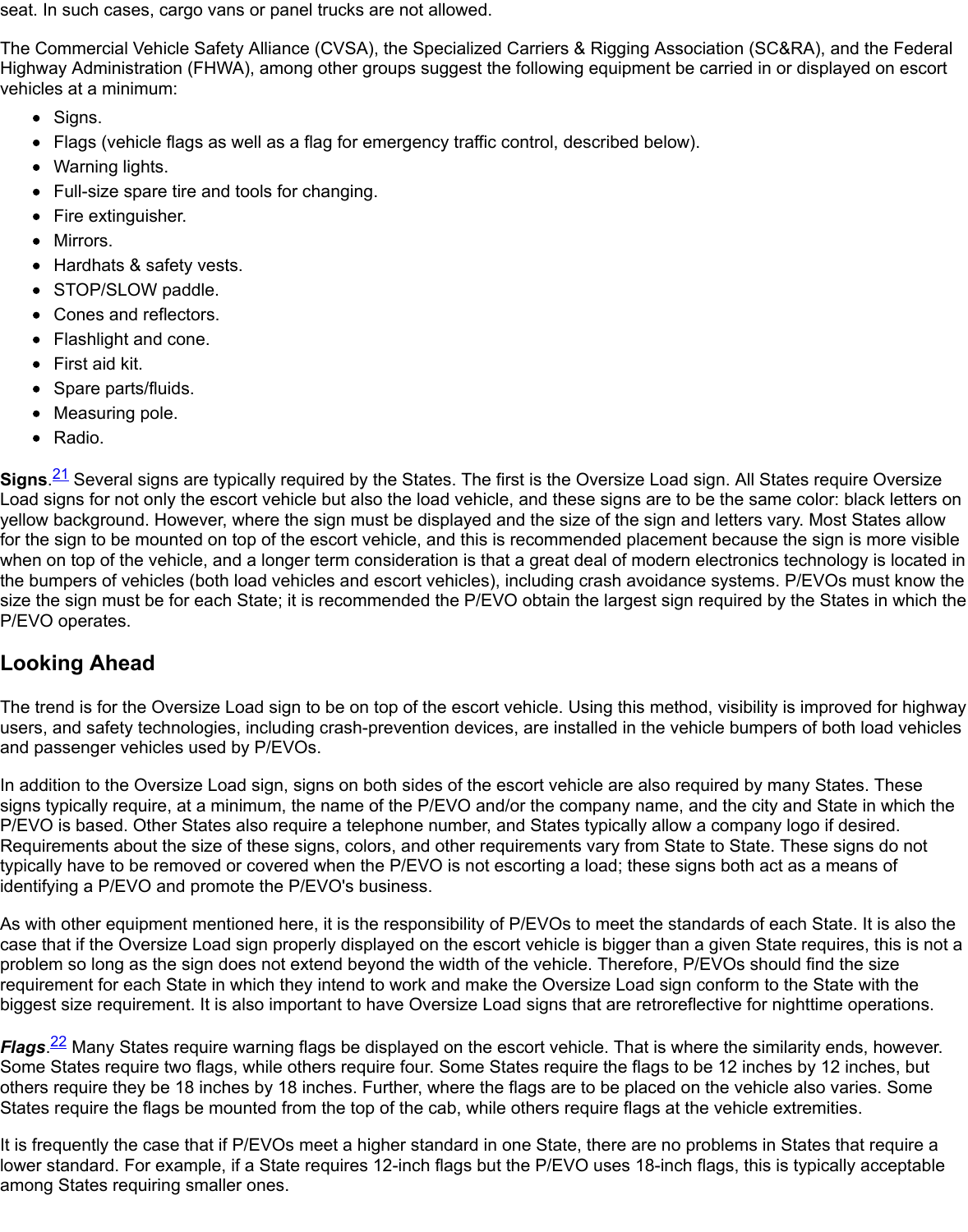No warning lights or flags should be displayed unless the P/EVO is actively engaged in load movement or i route su[rve](#page-6-6)y. Several States fine P/EVOs for having the warning light on and/or Oversize Load sign(s) disp involved in escort activities. Extra bulbs for not only the warning light, but also headlights, taillights, etc. sho the P/EVO at all [tim](#page-6-7)es.

<span id="page-3-0"></span>Unlike the Oversize Load sign and the warning lights, the signs on the sides of the escort vehicle may be display times, whether the P/EVO is performing escort duties or not. (See Module 6 for more information about pos responsibilities.)

**Spare Tire**. Being equipped with full-size spare tires is advisable and is even required by many States. In a wrench, jack, or any other tools needed to change the tire are also required in States that require a full-size another piece of equipment that should be carried by the P/EVO whether laws require it or not. It is not help movement to be delayed due to a lack of a road-worthy spare tire.

*Fire Extinguisher(s).<sup>25</sup>* Fire extinguisher standards for commercial vehicles are found in 49 Code of Feder Part 393.95.<sup>26</sup> Most States require P/EVOs carry fire extinguisher(s). If no hazardous materials are being t FMCSA requires fire extinguishers have an Underwriters' Laboratories rating of 5 B:C or more, or two fire e with a rating of 4 B:C or more. Each fire extinguisher must be labeled or marked by the manufacturer with it Laboratories rating and must be designed, constructed, and maintained so that visual determination of whe extinguisher is fully charged or not is possible.

<span id="page-3-1"></span>The fire extinguisher(s) must be filled and located so they are readily accessible. Many States require the e must be securely mo[unt](#page-6-8)ed to prevent sliding, rolling, or vertical movement relative to the motor vehicle. Fin extinguisher[s m](#page-6-9)ust use an extinguishing agent that does not need protection from freezing, and extinguishi comply with the toxicity provisions of the Environmental Protection Agency's Significant New Alternatives Poli under 40 CFR Part 82, Subpart G. It is also recommended the extinguishers be shaken frequently to avoid packing of the extinguishing agent, which occurs due to normal vehicle vibration while driving.

*Mirrors.<sup>27</sup>* Outside rear-view mirrors on both sides of the escort vehicle are needed. Curved mirrors (conve example) are often helpful. Experiment with what produces the best field of vision for your particular vehicle convex mirrors produce a wider field of vision, but it also makes objects seem farther away than they actual suggests adjusting the seat by extending arm to the front and adjust seat until palm of hand is in line with to wheel.<sup>28</sup>

To get the most from side mirrors, AAA recommends that, when setting the left mirror, the driver should put against the driver's side window and set the mirror where only a very small sliver of the vehicle can be seen Similarl[y, w](#page-6-10)hen setting the right hand mirror, the driver should lean over his or her head is in line with the re right mirror should be set the same way as the left; that is, swing the mirror out until only a tiny amount of th in the mirror. This creates much better visibility in traditional blind spots for all highway users, including the driver.<sup><u>29</u></sup> When driving, the driver should scan the mirrors without focusing on any particular mirror for too lo

*Hardhats and Safety Vests.<sup>30</sup>* Hardhats must comply with the American National Standards Institute (ANS requirements. ANSI has divided impact protection into two categories, Type I and Type II. Type I hardhats a mitigate blows to the top of the head; for example, a tool falling from above. Type II hardhats are more vers therefore, are recommended for P/EVOs. Type II hardhats reduce the force of impact that may be off-cente the top of the head. This form of impact, for example, may result from contact with any protruding part of a for the P/EVO is also used to increase visibility when flagging traffic.

<span id="page-3-3"></span><span id="page-3-2"></span>Safety vests are required for flaggers and others involved in roadside operations, according to the Manual Control Devices high-visibilit[y s](#page-7-0)afety apparel standard $\frac{31}{2}$  and must meet the ANSI Performance Class 2 or 3 daytime and nighttime activity. According to the standard, "the apparel background (outer) material color shall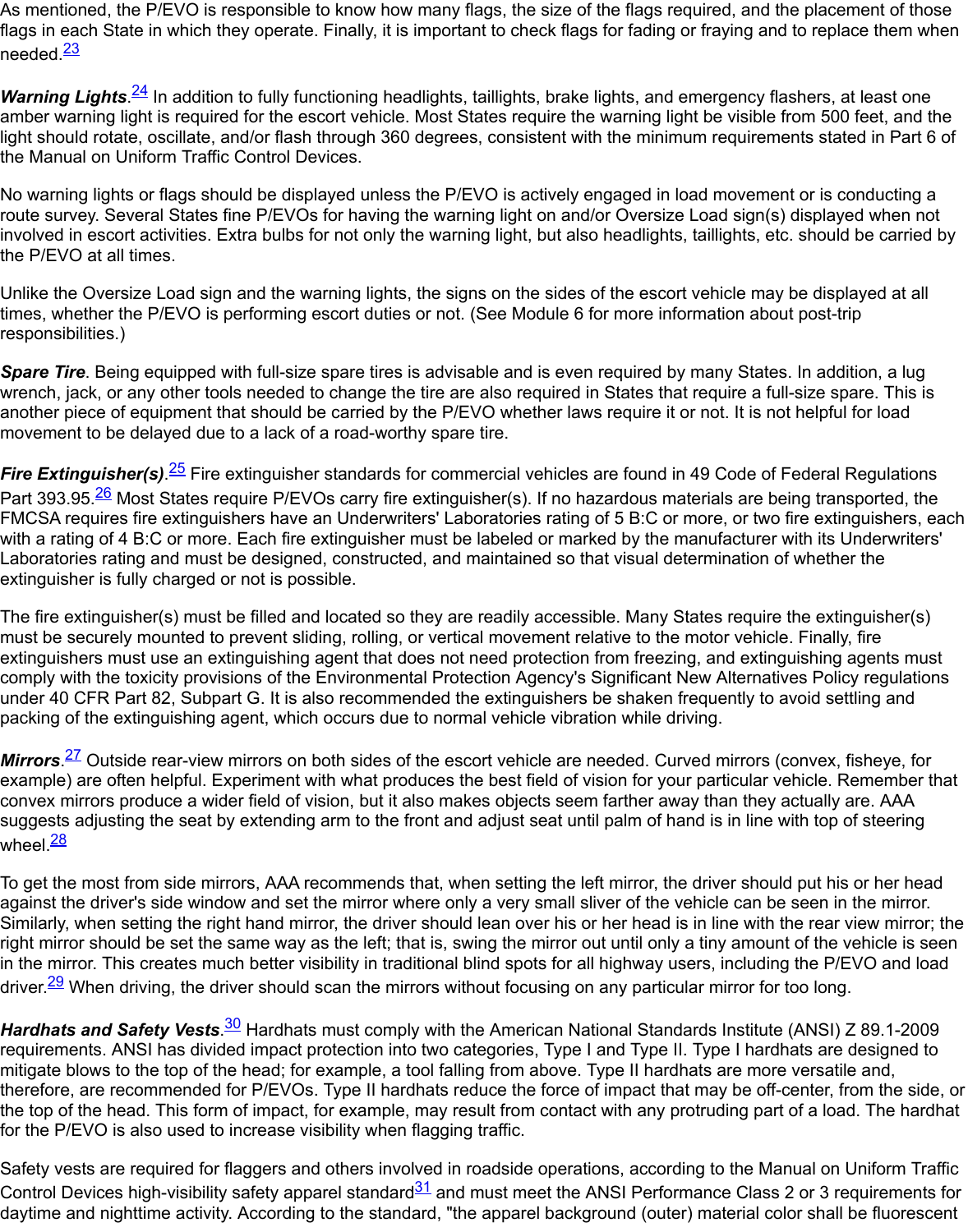paddles in a crash situation; for example, when the load driver may need to help with traffic control. (Load d currently required to carry a *STOP/SLOW* paddle.)

The P/EVO should have a pole about 7-feet tall for mounting the *STOP/SLOW* paddle when traffic control will more than a few minu[tes](#page-7-1). Standard traffic signs are installed so that the bottom of the sign is 7 feet from the having a pole this length, the *STOP/SLOW* paddle will be in the area drivers commonly see stop signs. Thi *STOP/SLOW* paddle well above the flagger's head in nearly all situations.

The *STOP/SLOW* paddle may be modified to improve conspicuity by incorporating either white or red flash STOP face and either white or yellow flashing lights on the SLOW face. The flashing lights may be arrange several patterns. (Refer to the Manual on Uniform Traffic Control Devices (MUTCD) Section 6E.03 for deta placement and other specifications.)

In addition to the *STOP/SLOW* paddle(s), many States also require P/EVOs carry a 24-inch by 24-inch red orange or fluorescent versions of those colors) for controlling traffic in an emergency when no *STOP/SLOV* available. At no time is the flag (or a *STOP/SLOW* paddle) to be held outside the window of a moving vehic stop traffic.

*Reflective Cones and/or Triangles.<sup>33</sup>* Most States require warning devices for stopped vehicles. Typically emergency reflective triangles<sup>34</sup> are required; however, some States require traffic cones of various sizes, the P/EVO to carry flares. The FMCSA allows other warning devices to be used in addition to the triangles, them, and provided that any additional warning devices do not decrease the effectiveness of the required v

*Flashlight/Traffic Wand.<sup>35</sup> P/EVOs should carry at least one operating traffic wand flashlight equipped wit* cone. The light should be LED and visible for 500 feet. The wand should be impact- and water-resistant an handle. The on-off switch should be [visi](#page-7-2)ble night or day.

<span id="page-4-0"></span>First-Aid Kit.<sup>36</sup> According to [the](#page-7-3) American Red Cross, a first-aid kit should contain the following: personal medication, emergency numbers, compress dressings and adhesive bandages, gauze and tape, antibiotic hydrocortisone ointment, and antiseptic wipes, aspirin, non-latex gloves, breathing barriers, cold compress blankets, thermometer, tweezers, and scissors.

<span id="page-4-2"></span><span id="page-4-1"></span>Be sure to check the contents of the first aid kit from time to time to make sure none of the contents have e any used or expired contents and keep the first aid kit out of the reach of children. Be sure to have extra ba flashlights, hearing aids, or other medical equipment. P/EVOs may be exposed to blood or other infections using first aid [su](#page-7-4)pplies in emergencies. P/EVOs should be familiar with the "Occupational Exposure to Bloc Pathogens" standard.<sup>37</sup> Personal protective equipment including gloves, masks, and eve protection should first aid kit.

P/EVOs who work with hazardous materials loads may need to supplement the basic first-aid kit with items particular substances involved.<sup>38</sup> The American Red Cross publishes several booklets that are useful, esp "Emergency First Aid Guide."<sup>39</sup>

**Spare/Replacement Equipment.<sup>40</sup> As** mentioned in Module 2, P/EVOs should carry spare bulbs, batteries and radios, fuses, as [we](#page-7-5)ll as hoses, belts, and fluids like oil, coolant, and windshield washer fluid. Tools ne minor roadside repairs must also be in the escort vehicle.

<span id="page-4-3"></span>Height Pole.<sup>41</sup> A device to measure vertical clearance, known as a height pole, is needed when escorting 14 feet 6 inche[s t](#page-7-6)all (though this too varies by State) and when conducting route surveys for tall loads. Stat in terms of when a height pol[e is](#page-7-7) required, and this requirement is typically stated on the permit.

<span id="page-4-5"></span><span id="page-4-4"></span>The height pole must be made of [no](#page-7-8)n-conductive, non-destructive flexible material and must be retractable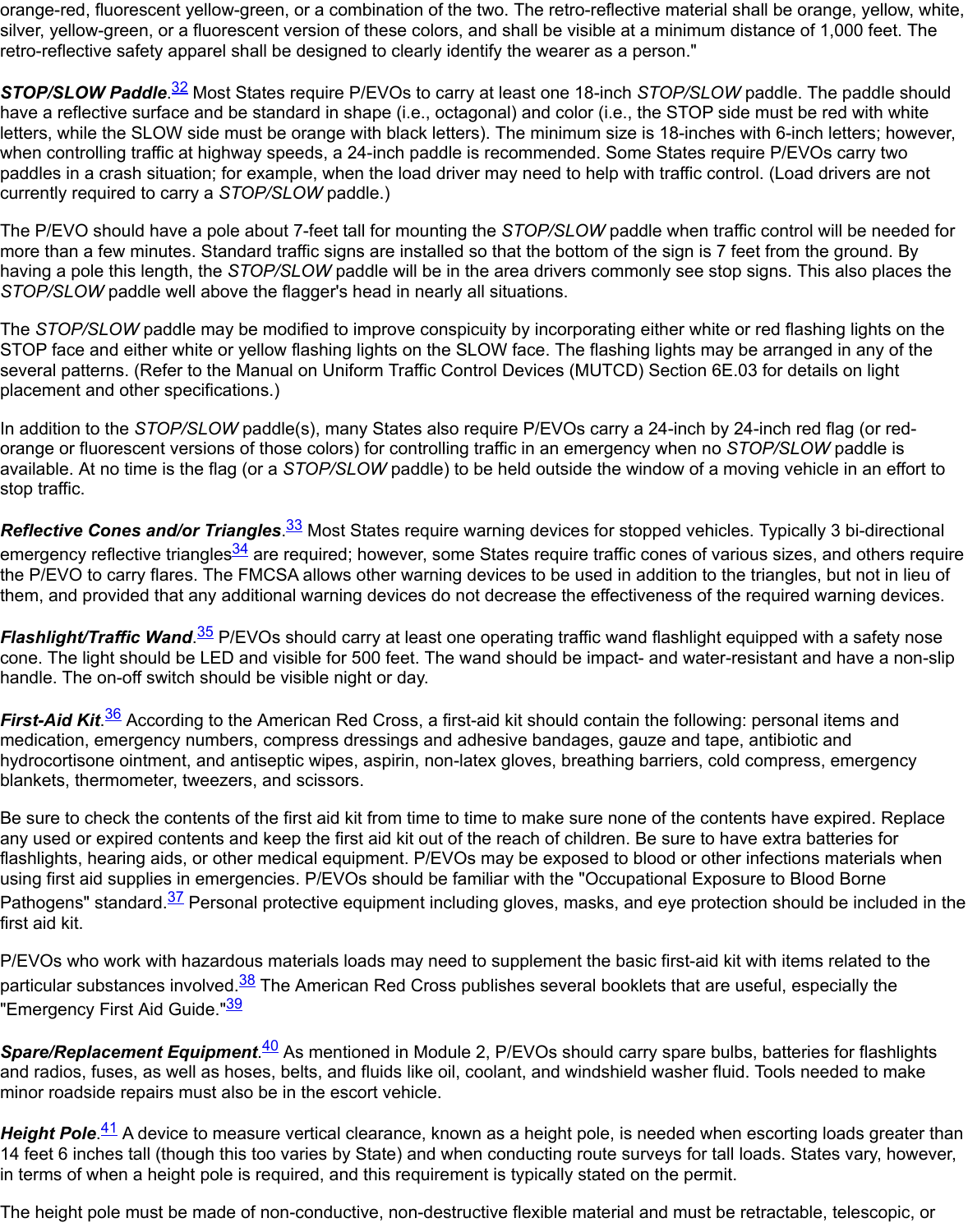Module 5. Communicating accurate information in time for the load driver to respond to hazards is central t

Two-way radios or other communication devices, compatible with the load driver and other P/EVOs on the of transmitting and receiving signals for at least 1/2 mile, are required by most States. In spite of leaps in sop capabilities of personal communication devices, including smart phones, CB radios remain the best equi **load movement team**. <sup>43</sup> FMCSA has banned the use of cell phones for load drivers. <sup>44</sup> Individuals talking on 400 percent more likely to be involve[d in](#page-7-9) a crash,<sup>45</sup> and interacting with the device by scanning contacts lis at email messages, etc., increases the likelihood of a crash by 2300 percent. $\frac{46}{5}$ 

<span id="page-5-0"></span>The CB Radio Service, regulated by the Federal Communications Commission, is a private, two-way voice service and is the most reliable device for facilitating quality communication. CB radio range is from 1 to 5 i must have the best equipment possible.

Although distracting, m[an](#page-7-10)y load drivers (as those with oversize/overweight loads and [es](#page-7-11)corts) must be in const communication with P/EVOs. The best method o[f co](#page-7-12)mmunicating remains the CB radio.

# **Benefits of CBs over Cell Phones**

- <span id="page-5-2"></span><span id="page-5-1"></span>• Using a CB does not require the driver to dial or scan contacts lists, therefore the driver experiences visual distraction than using a cell phone, for example.
- CBs reduce the temptation use text messaging or email available on cell phones. The cell phone ne the driver can see or hear it.
- The carrier and P/EVOs reduce risks and liabilities by requiring drivers communicate via CB radio rather than with cells phones, whether hands free or hand-held.
- Many jurisdictions have banned all mobile devices for commercial drivers.
- Special consideration must be given to communication in flagging situations.
- CB users can reach anyone in the area tuned to the same channel, which has several benefits:
	- o Drivers can learn about crashes, fires, weather conditions, and other traffic situations and can information continually from other drivers in the area. Drivers familiar with a geographic area information to drivers who are not.
	- <sup>o</sup> Law enforcement personnel also monitor CB communications to learn about incidents, road o
	- o Many P/EVOs install and monitor two CBs: on one they monitor road conditions and on the s communicate with the load team. This practice also creates redundancy in communication equipment.

Even though each State specifies the requirements for P/EVO certification as well as the equipment require vehicles, the requirements and equipment described in this module provide commonly required certification equipment. The training and safety equipment discussed in this module are important whether a particular equipment is required or not.

### **TEST YOUR KNOWLEDGE**

- 1. Are cargo vans or panel truck recommended as escort vehicles? Why or not?
- 2. What are the advantages of putting the Oversize Load sign on the top of vehicle rather than on the bumpers?
- 3. What is the minimum size for the *STOP/SLOW* paddle? What is the recommended size for controlling traffic at highway speeds of 60 mph or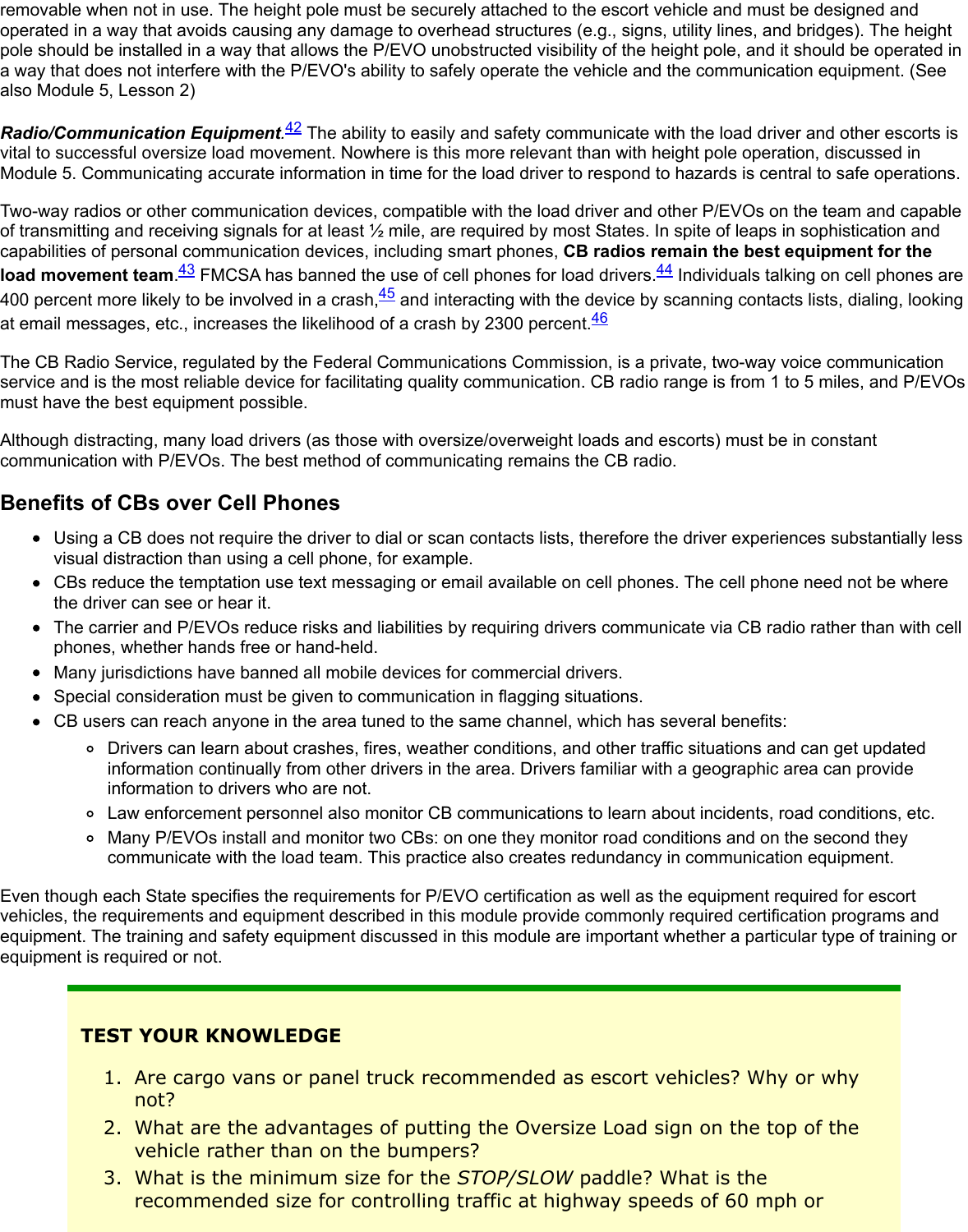12 Minnesota Administrative Rules, "Chapter 7455, Pilot Vehicle Escort for Overdimensional Load." Available at: https://www.revisor.mn.gov/rules/?id=7455. [ Return to note 12. ]

 $13$  Oklahoma Administrative Code, Title 730, "Chapter 30-9-7(I). Overweight permits - specific conditions and Available at: http://www.oar.state.ok.us/. [ Return to note 13. ]

<span id="page-6-0"></span><sup>14</sup> AASHTO, Board of Directors: Policy Resolution PR-3-12: Actions to Reduce Impediments to Interstate ( *Harmonizing Requirements for Truck Permits (Phase I)* and *PR-13-13 (Phase II)*, Available at: http://www.aashtojournal.org/Documents/November2012/PR-3-12.pdf. [ Return to note 14. ]

<span id="page-6-1"></span><sup>[15](https://www.revisor.mn.gov/rules/?id=7455)</sup> AASHTO, *Guide for Vehicle Weights and Dimensions*, 4th edition (Washington, DC: AASHTO, 2004). Av at: https://bookstore.transportation.org/Item\_details.aspx?id=1530. [ Return to note 16. ]

<span id="page-6-2"></span><sup>16</sup> AASHTO, [Board of Directors: Policy](http://www.oar.state.ok.us/) Resolution [PR-3-12:](#page-0-0) Actions to Reduce Impediments to Interstate ( *Harmonizing Requirements for Truck Permits (Phase I)* and *PR-13-13 (Phase II)*, Available at: http://www.aashtojournal.org/Documents/November2012/PR-3-12.pdf. [ Return to note 16. ]

 $17$  Not all of the equipment discussed in this module is required by all States, nor is the equipment included exhaustive list of what is required. Each State has rules about what must be carried in and displayed on es Return to note 17. 1

18 U.S.C.§ 912. [ Return to note 18. ]

<span id="page-6-3"></span>19 [American Trucking Associations, "TWIC Compliance Goes Into Effe](https://www.fhwa.dot.gov/exit.cfm?link=http://www.aashtojournal.org/Documents/November2012/PR-3-12.pdf)ct Nationwi[de; Coas](#page-0-2)t Guard Grants A Alternate Compliance," 4/14/2009, Available at: http://www.trucking.org/article/TWIC%20Compliance%20G Effect-Nationwide;-Coast-Guard-Grants-ATA'S-Request-For-Alternate-Compliance. [ Return to note 19. ]

<sup>20</sup> Feder[al Highwa](#page-0-3)y Administration, *Pilot Car Escort Training Manual: Best Practices for Pilot Car Escorts* (' FHWA, 2004), p. 10. [ Return to note 20. ]

<span id="page-6-5"></span><span id="page-6-4"></span><sup>21</sup> Ibid, p. 11. [ Return to <u>note 21</u>. ]

<sup>22</sup> Federal Highway Administration, *Pilot Car Escort Training Manual: Best Practices for Pilot Car Escorts* (' FHWA, 2004), p. 11, and see Title 49, Section 393.95 (k) for regulations about emergency flags for comme Return to <u>note 22</u>. ]

 $^{23}$  See Title 49 CFR, Section 39[3.95 \(k\)](#page-1-2) for regulations about emergency flags for commercial vehicles. [ R

<sup>24</sup> Federal Highway Adm[inistratio](#page-2-0)n, *Pilot Car Escort Training Manual: Best Practices for Pilot Car Escorts* (' FHWA, 2004), p. 10. [ Return to <u>note 24</u>. ]

<sup>25</sup> Ibid., p. 13. [ Return to <u>note 25</u>. ]

<span id="page-6-6"></span><sup>26</sup> Federal Motor Carrier Safety Regulations: <u>https://www.fmcsa.dot.gov/regulations/title49/section/393.95</u>. 26. ]

<span id="page-6-7"></span><sup>27</sup> American Association of Motor Vehicle Administrators, *Model Commercial Driver License Manual* (AAM' Section 2.4. Available at: http://[www.aam](#page-3-0)va.org/CDL-Manual/. [ Return to note 27. ]

<span id="page-6-10"></span><span id="page-6-9"></span><span id="page-6-8"></span><sup>28</sup> American Automobile [Associat](#page-3-1)ion, *How to Drive: the Beginning Student Manual*, 2004, p. 33. [ Return to